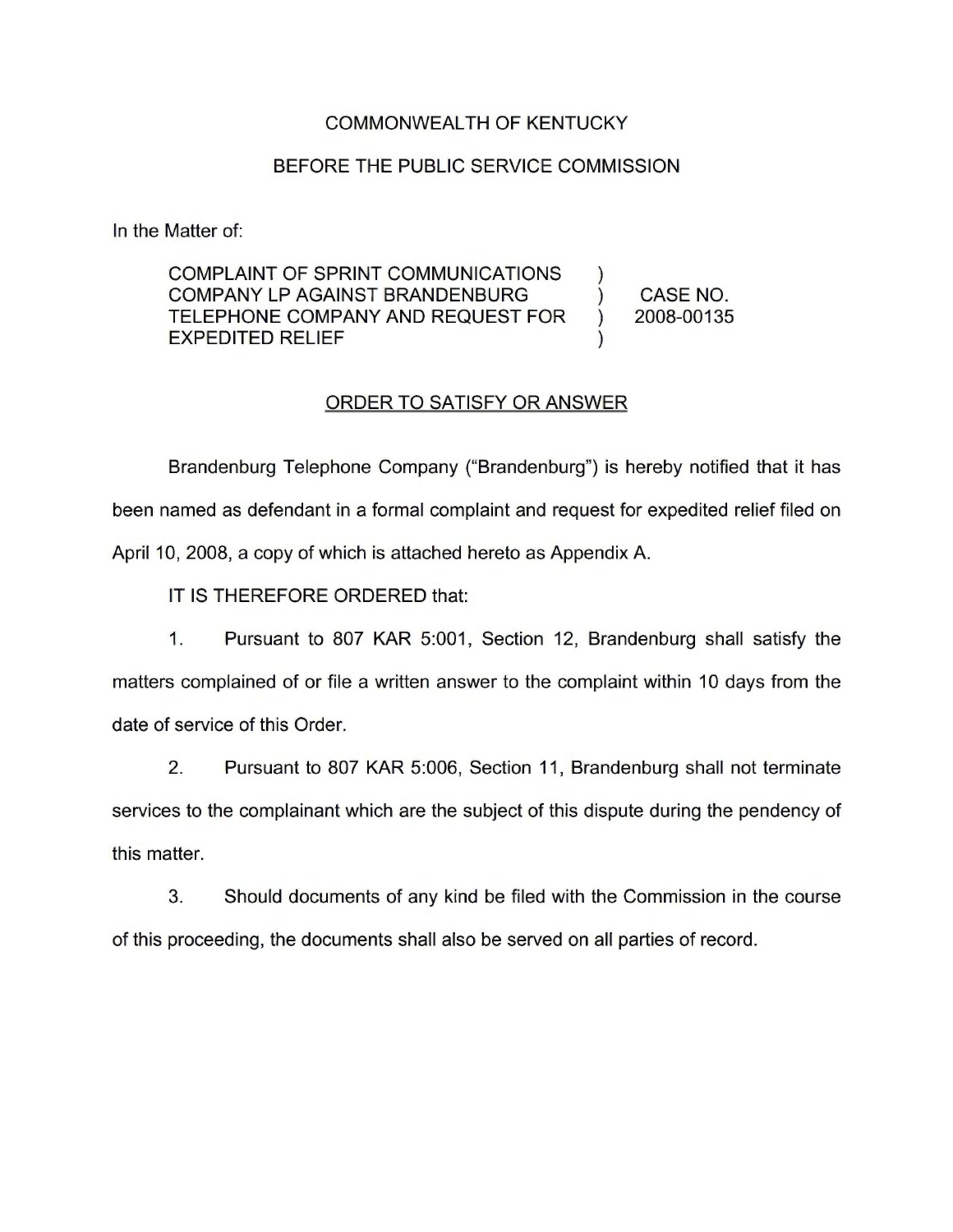Done at Frankfort, Kentucky, this 15<sup>th</sup> day of April, 2008.

By the Commission

**ATTES** Sfuntso  $\alpha$ cútive Director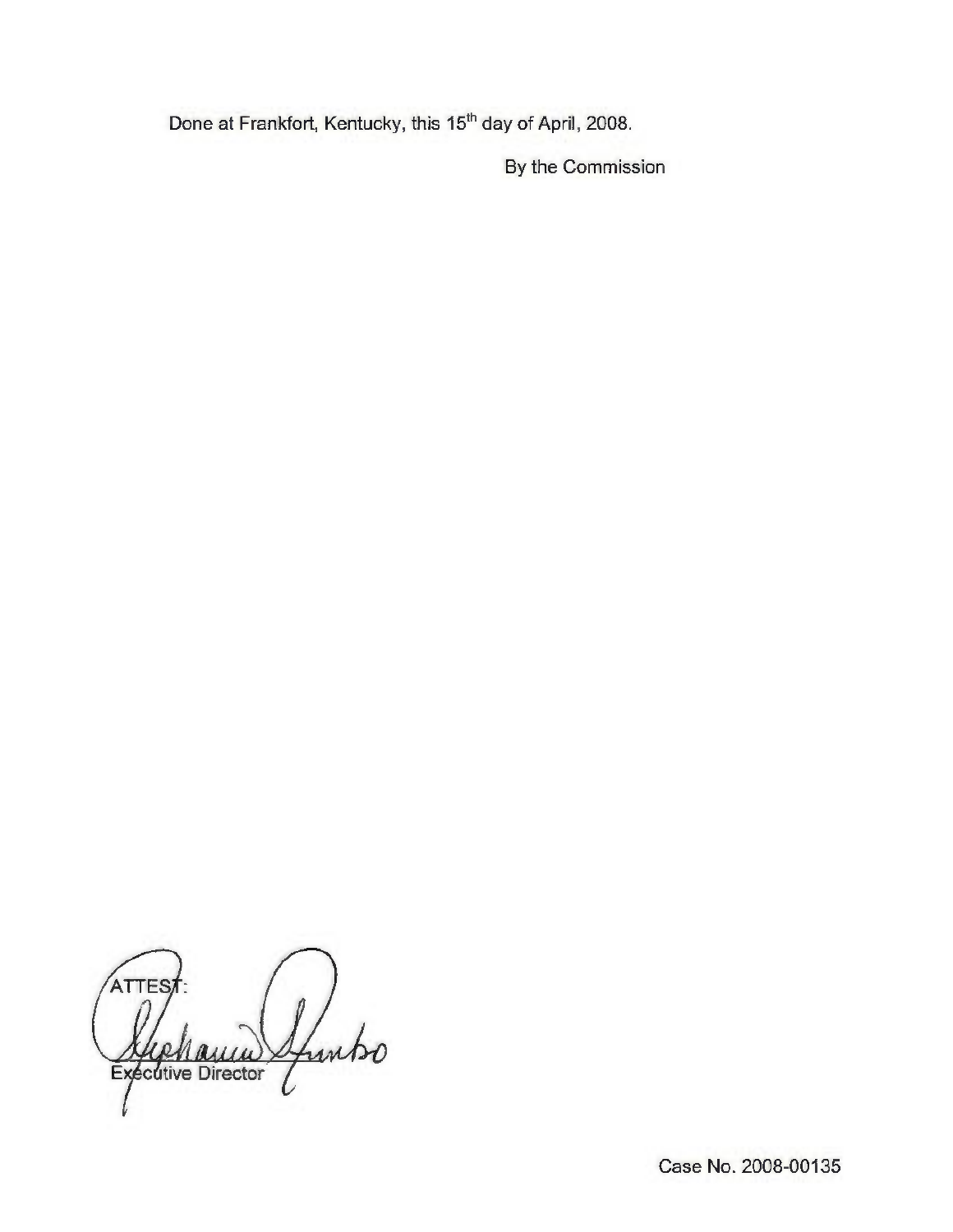# APPENDIX A

## APPENDIX TO AN ORDER OF THE KENTUCKY PUBLIC SERVICE COMMISSION IN CASE NO. 2008-00135 DATED APRIL 15, 2008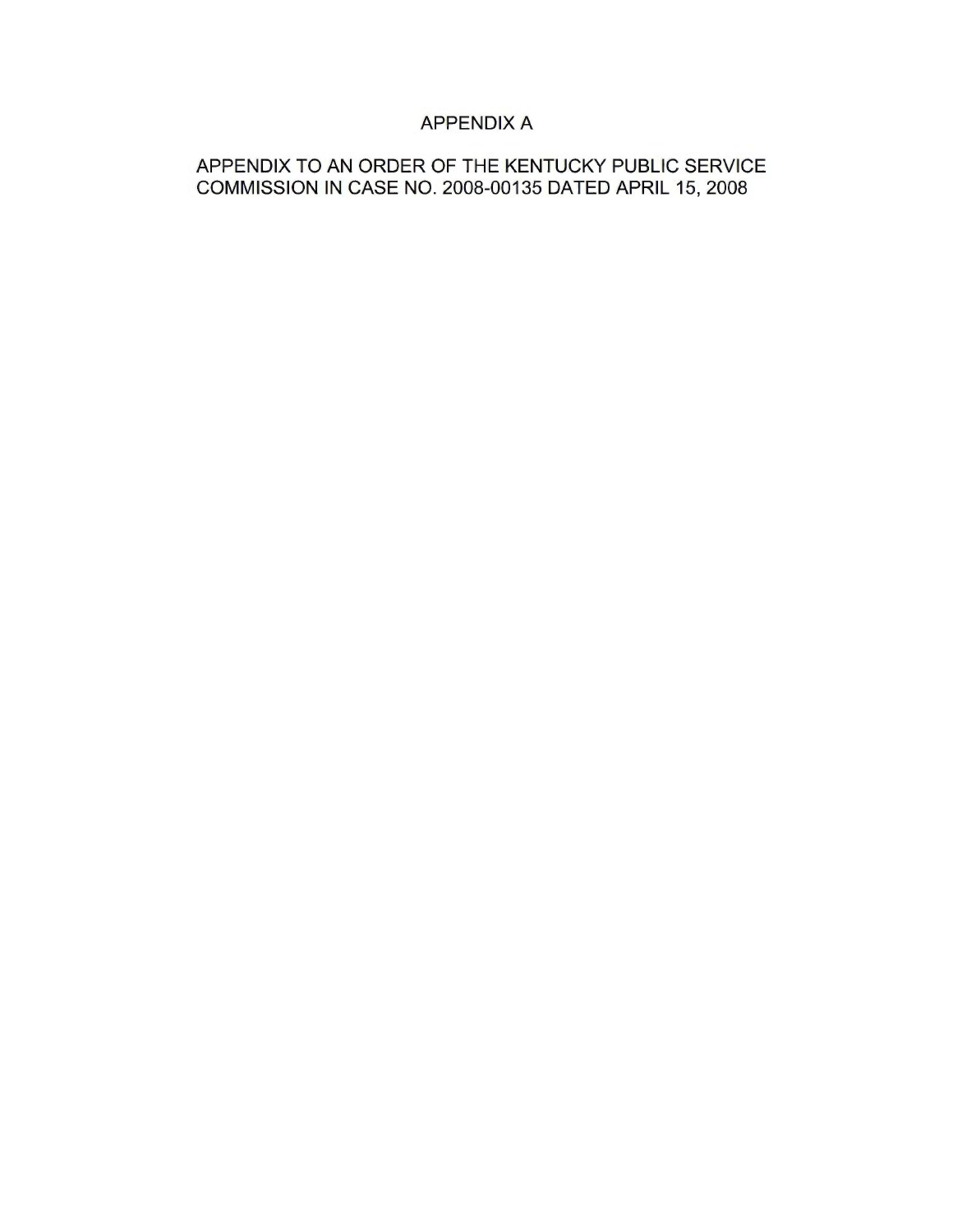PECEIVED

# COMMONWEALTH OF KENTUCKY APR 10 2008

PUBLIC SERVICE BEFORE THE PUBLIC SERVICE COMMISSIONED MAISSION

| IN THE MATTER OF COMPLAINT OF SPRINT<br>COMMUNICATIONS COMPANY L.P. AGAINST<br>BRANDENBURG TELEPHONE COMPANY FOR<br>THE UNLAWFUL IMPOSITION OF ACCESS<br><b>CHARGES</b> | Case No. 2008- |
|-------------------------------------------------------------------------------------------------------------------------------------------------------------------------|----------------|
|-------------------------------------------------------------------------------------------------------------------------------------------------------------------------|----------------|

#### COMPLAINT OF SPRINT COMMUNICATIONS COMPANY L.P. AGAINST BRANDENBURG TELEPHONE COMPANY AND REQUEST FOR EXPEDITED RELIEF

Pursuant to Kentucky Revised Statutes ("KRS") Section 278.040, Sprint Communications Company L. P. ("Sprint" ) brings this Complaint against Brandenburg Telephone Company ("Brandenburg") for the unlawful imposition of access charges. Sprint requests that the Commission issue an expedited Ruling prohibiting Brandenburg from terminating service to Sprint during the pendency of this Complaint.

#### PARTIES

1. Sprint Communications Company L. P. ("Sprint"), a Delaware limited partnership, is a competitive local exchange carrier under the Act, and an interexchange carrier, and is authorized by the Kentucky Public Service Commission ("Commission") to provid telecommunications service in Kentucky. Sprint's principal place of business is 6200 Sprint Parkway, Overland Park, Kansas 66251.

2. Sprint terminates long distance Commercial Mobile Radio Service ("CMRS") traffic on behalf of Sprint Spectrum Limited Partnership, a Delaware limited partnership, as agent and General Partner for WirelessCo, L.P. a Delaware limited partnership, and SprintCom, Inc., a Kansas corporation, all the foregoing entities jointly  $d/b/a$  Sprint PCS ("Sprint PCS").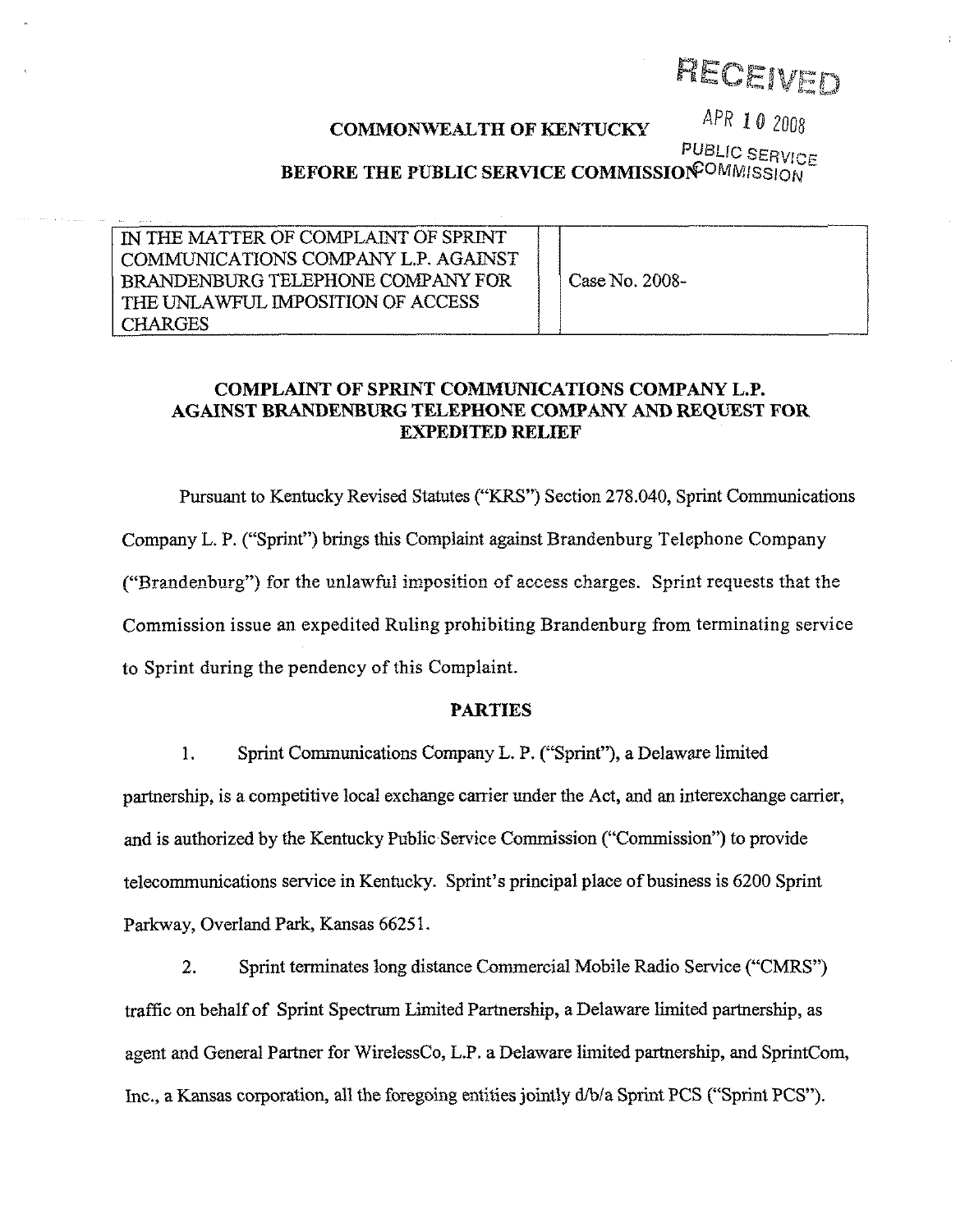Sprint also terminates CMRS traffic on behalf of Nextel West Corp. and NPCR, Inc. (collectively "Nextel") which are both Delaware corporations. Sprint PCS snd Nextel are CMRS providers licensed by the Federal Communications Commission ("FCC") to provide wireless services in Kentucky.

3. The name and address of Sprint's representative in this proceeding is as follows:

John N. Hughes Attorney at Law 124 West Todd Street Frankfort, Kentucky 40601 (502) 227-7270 (o) (502) 875-7059 (fax)

4. Brandenburg Telephone Company, a Kentucky corporation, is an incumbent

local exchange carrier ("ILEC") as defined under Section 251(h) of the Communications Act of

1934, as amended ("Act"), and is certified to provide telecommunications services in the

Commonwealth of Kentucky. Brandenburg's principal place of business is 200 Telco Drive,

P.O. Box 599, Brandenburg, Kentucky 40108,

5. The names, addresses, and contact information for Brandenburg's current primary legal representatives during negotiations with Sprint are:

> John E. Selent Edward T.Depp Holly C. Wallace DINSMORE & SHOHL LLP 1400PNC Plaza 500 West Jetferson Street Louisville, Kentucky 40202

#### **JURISDICTION**

6. Pursuant to KRS Section 278.040, the Commission has jurisdiction "over the regulation ofrates and service of utilities" within the Commonwealth.

7. Pursuant to KRS Section 278.260, the Commission is vested with the express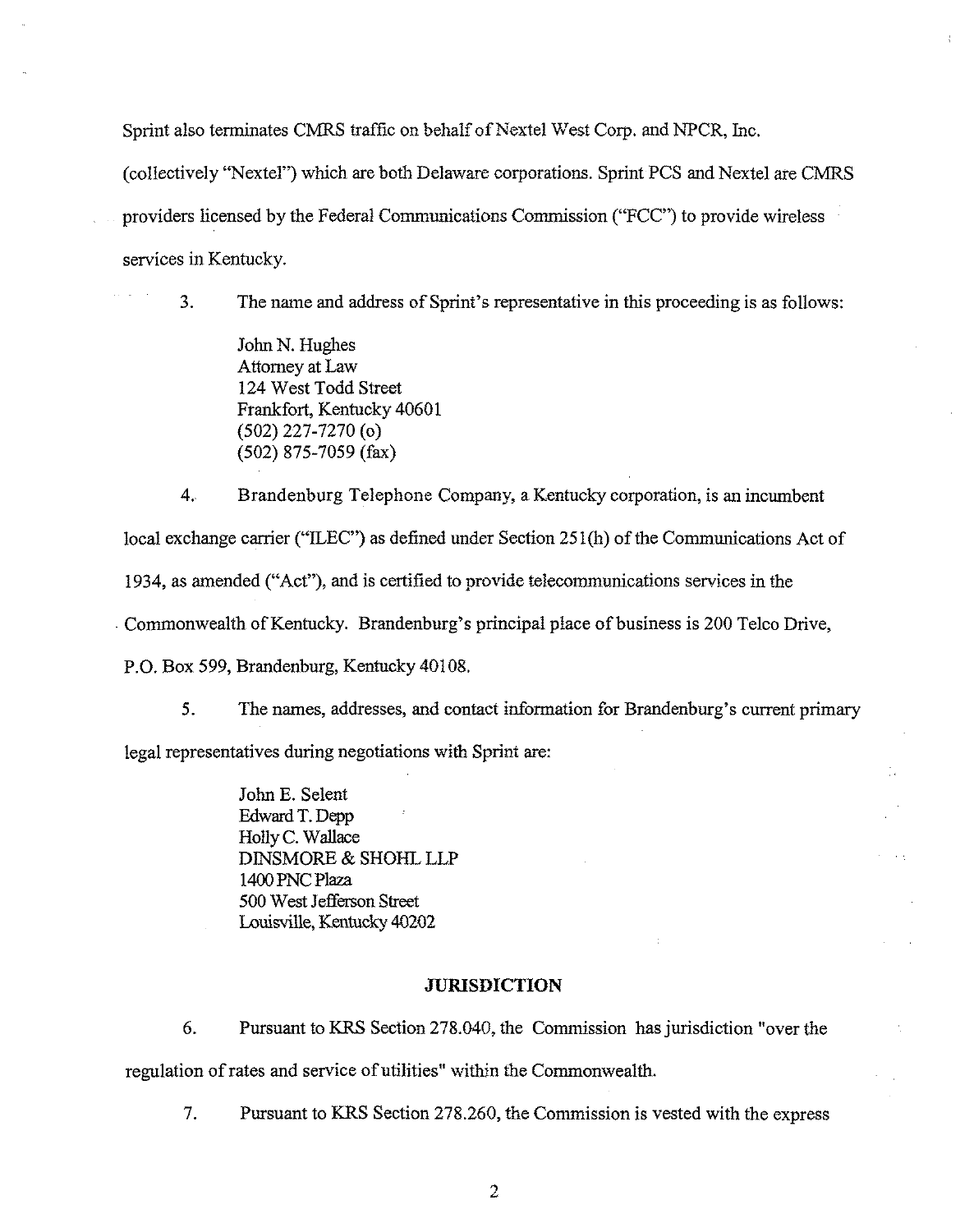authority to investigate and remedy "complaints as to rates or service of any utility,"

8. Pursuant to KRS Section 278.030(1),"[ejvery utility may demand, collect and receive fair, just and reasonable rates for the services rendered or to be rendered by it to any person."

9. Subsection (2) of KRS Section 278.030 allows a utility to "employ in the conduct of its business suitable and reasonable classifications of its service, patrons and rates."

#### FORMAL COMPLAINT

10. The regulatory scheme set forth in the Act, the Kentucky statutes, the rules of the FCC and the rules of this Commission requires the identification of communications that use access service as either interstate or intrastate. Once assigned to the appropriate category, charges for the communications are separately regulated under a dual regulatory regime. Thus, interstate and intrastate traffic are regulated under two separate but parallel regimes by different agencies —the FCC for interstate communications and this Commission for intrastate communications.

11. The FCC has concluded and virtually all states have agreed to a regime that where both state and federal jurisdictions use a per-minute-of-use rate structure and rely on jurisdictional allocation of usage for billing, the interstate and intrastate minutes of use on these  $\sim$  facilities must be identified in some compatible way to permit LECs to assess their customers the proper access charges.<sup>1</sup> The common practice in the industry for the allocation of access communication is the use factor known as the Percent of Interstate Use ("PIU") factor. This is the method outlined in both interstate and intrastate tariffs.

12. Brandenburg has been violating and continues to violate KRS Sections 278.040,

3

<sup>&</sup>lt;sup>1</sup> See, e.g., Declaratory ruling, In The Matter of Thrifty Call, Inc., 2004 WL 2578216 (F.C.C.), 19 F.C.C.R.22,240, 19 FCC Rcd. 22,240 (2004).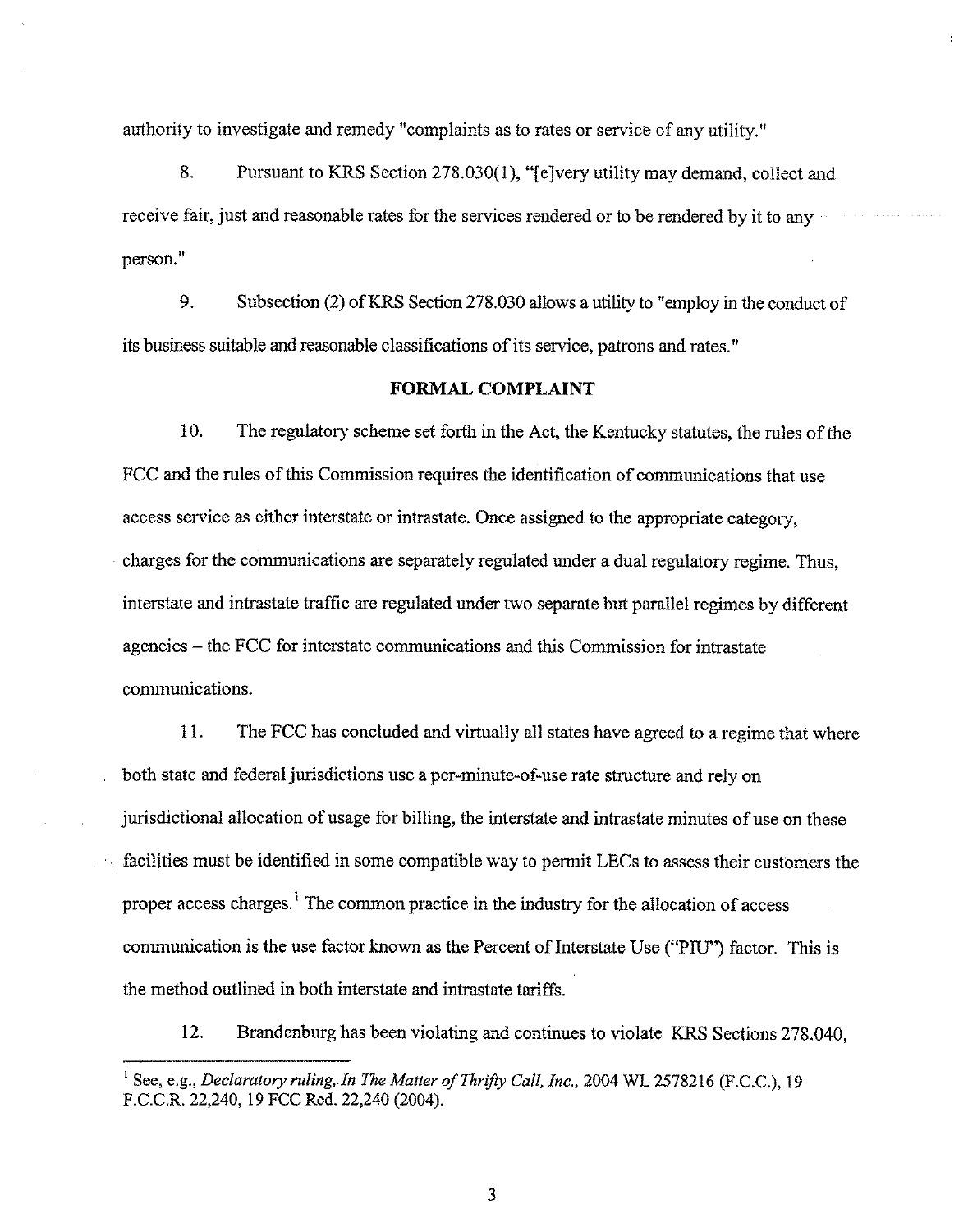$278.260\,278.030(1)$ , and  $278.030$  as well as Sections  $201(b)$  and  $203$  of the Act, 47 USC  $\S$  $\S 201(b)$ and 203, by inappropriately and unlawfully charging Sprint intrastate access rates for terminating jurisdictionally interstate traffic from wireless phones. These rates are unreasonably high when misapplied to jurisdictionally interstate traffic and are not set forth in Brandenburg's interstate tariff. The access rates that Brandenburg seeks to impose upon Sprint for terminating such traffic are those set forth in their intrastate tariffs.

13. To determine the jurisdiction of a call placed from a wireline phone over a Feature Group D ("FGD") access line for purposes of assessing access charges, a local exchange carrier ("LEC"), and in this case Brandenburg, compares the calling party number ("CPN") with the number ofthe called party. This method is based upon the well-established principle that the beginning and end points of a communication determine whether the call is interstate or intrastate.

14. Brandenburg also compares the CPN to the called number to assign the jurisdiction of a wireless call. But such comparison can not be relied upon to accurately determine the jurisdiction of a wireless call. This is so because although a wireless customer's telephone number is usually based on the location of the customer's home or business, the mobility afforded by wireless phones and the fact that wireless carriers, such as Sprint PCS/Nextel, have built nationwide networks enable wireless subscribers to make calls from virtually anywhere in the United States.

15. The CPN used by Brandenburg for a call from a Sprint PCS/Nextel subscriber to one of Brandenburg's customers represents the geographic location of the NPA-NXX originally assigned to the PCS/Nextel phone itself, and does not represent the physical location of the

 $4$ .

 $^{2}$  See, e.g., Teleconnect Company v, The Bell Telephone Company of Pennsylvania et al., 6 FCC Rcd 5202, 5206 (1991).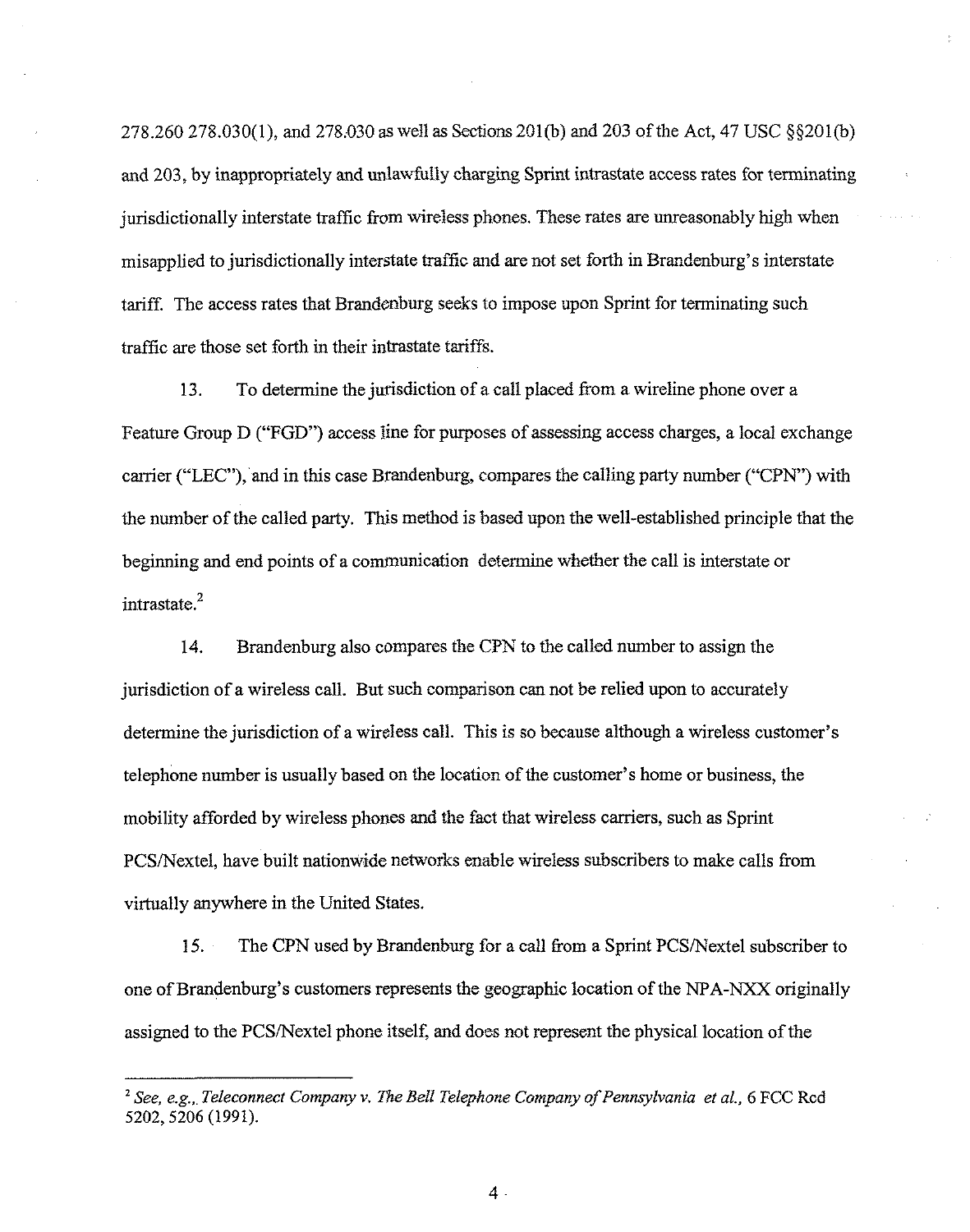Sprint PCS/Nextel subscriber and the phone at the time a call is made and thus the geographic location at which the wireless call enters Sprint PCS's/Nextel's network ("Traveling Call Traffic"). By way of example, a Sprint PCS/Nextel subscriber residing in Frankfort, Kentucky could be assigned a phone number with an NPA of 502. If she uses her phone to call home while traveling in New York, Brandenburg, will assign what clearly is an interstate call to the intrastate jurisdiction. And because Sprint long distance will have transported the call on behalf of Sprint PCS/Nextel to the appropriate Brandenburg serving wire center, Brandenburg will bill Sprint its higher intrastate access charges for terminating the call instead of its interstate access rates set forth in National Exchange Carrier Association ("NECA") tariffs on file with the FCC.

16. Historically, Sprint has always provided a PIU factor on a quarterly basis to Brandenburg to reflect the actual jurisdiction of the traffic Sprint terminates. Brandenburg has failed to utilize the Sprint PIU factors as provided to determine the correct allocation of Sprint's traffic. Brandenburg only applies the PIU information provided by Sprint, if at all, to the small portion of traffic that is not indentified by Brandenburg's incorrect reliance on the originating CPN. Sprint first brought this matter to Brandenburg's attention when Sprint provided to Brandenburg a Detail of Claims report in November, 2007. At this time Sprint filed its dispute with Brandenburg which explained the PIU discrepancy. The PIU is a factor used to determine the amount of traffic to be billed at the interstate rate and the amount to be billed at the intrastate rate. It was clear that Brandenburg was misclassifying traffic as intrastate and thus billing a disproportionate amount at the higher intrastate rate rather than the appropriate interstate rate.

17, Sprint understands that Brandenburg concurs in the Duo County Telephone Cooperative Corp., Inc. PSC KY NO. 2A, for intrastate access services. That tariff provides in

5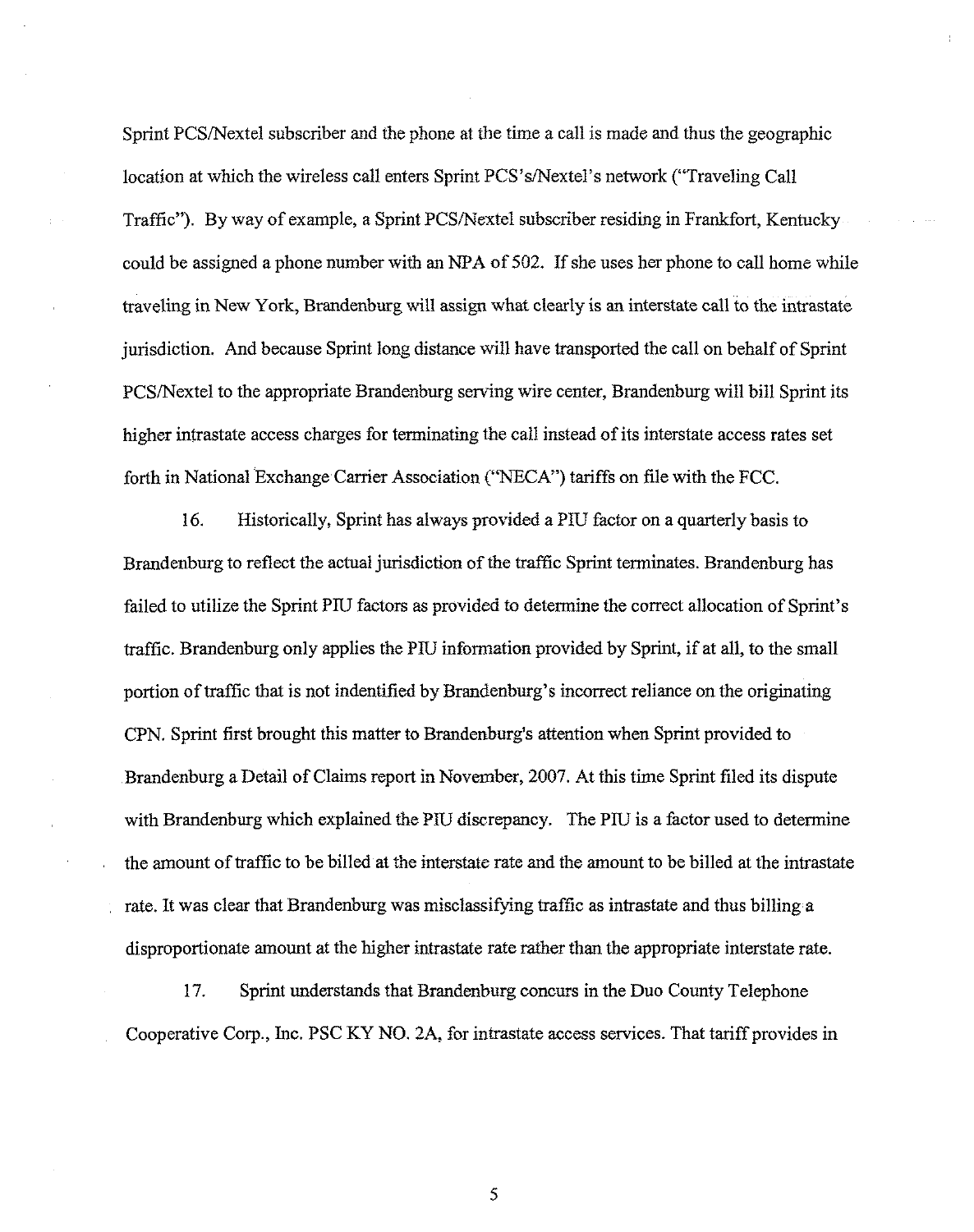pertinent part:<sup>3</sup>

2.3 Obligations of the Customer (Cont'd) 2.3.11 Jurisdictional Report Requirements (Cont'd) {C)Jurisdictional Reports —Switched Access (Cont'd) {3)Feature Groups C and D (Cont'd)

> When originating call details are insufficient to determine the jurisdiction for the call, the customer shall supply the projected interstate percentage or authorize the Telephone Company to use the Telephone Company developed percentage. This percentage shall be used by the Telephone Company as the projected interstate percentage for originating and terminating access minutes, The projected intrastate percentage of use will be obtained by subtracting the projected interstate percentage for originating and terminating minutes from 100 (intrastate percentage  $= 100$ interstate percentage).

In a conference call held on Pebruary 6, 2008, Sprint explained the impact of Traveling Call Traffic and the impact this was having on Sprint's billed PIU's. Sprint also provided Brandenburg information showing the amount that Brandenburg had overbilled Sprint as ofthat point in time.

18. Brandenburg denied Sprint's claim because of a belief that Brandenburg was billing Sprint's in accordance with NECA FCC Tariff No. 5. Subsequent efforts by Sprint to reach a settlement of this matter with Brandenburg have been unsuccessful. By letter dated March 28, 2008, a copy of which is attached as Attachment 1, Brandenburg has threatened to termmate services to Sprint which will result in substantial harm to Sprint's operations and customers in Kentucky.

19. Plainly, Brandenburg's alleged reliance on a standard practice set forth under NECA Tariff No 5, even if true -- and Sprint would note that Brandenburg does not provide any

6

<sup>&</sup>lt;sup>3</sup> Duo County Telephone Cooperative Corp., Inc. PSC KY NO. 2A, Original Page 2-23, Section 2.3.11 (C) (3), Issued: September 20, 1999Effective: November 1, 1999.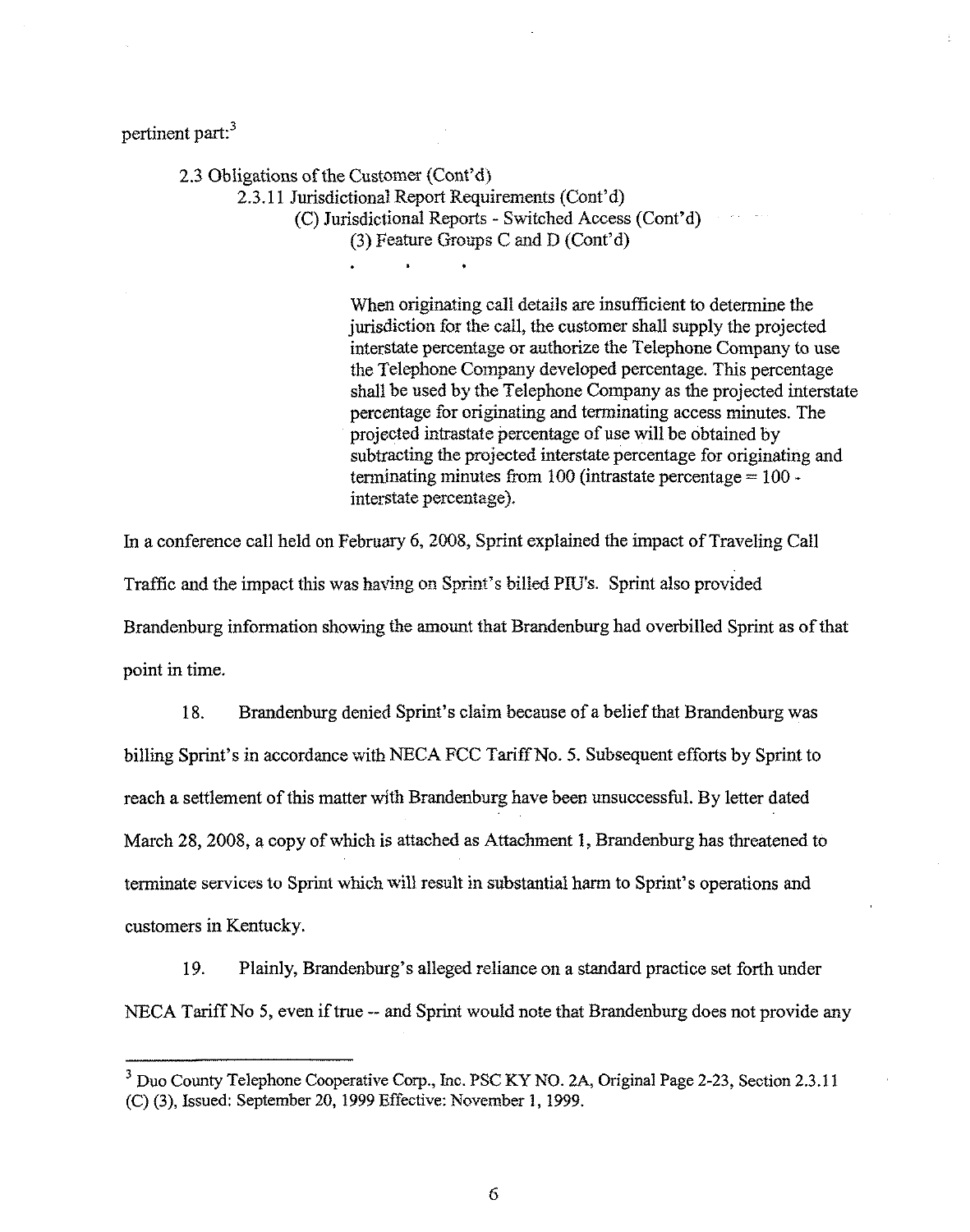proof that all LECs employ such practice to determine the jurisdiction of wireless calls

terminating to their customers -- can not be relied upon to justify a clear misapplication of the

correct jurisdictional billing.

20. Sprint asserts that NECA FCC Tariff No 5 contains no such requirement. The

Tariff provides that calls going from one state to another state constitutes interstate traffic. This

is reflected in the NECA tariff as follows:<sup>4</sup>

2. General Regulations (Cont'd) 2.3 Obligations of the Customer (Cont'd) 2.3.11Jurisdictional Report and Certification Requirements (Cont'd)

(C) Jurisdictional Reports - Switched Access (Cont'd)

(1) Percentage of Interstate Use (PIU)

(a) For purposes of developing the projected interstate percentage for Feature Group C or Feature Group D, the customer shall consider every ca11 that originates from a calling party in one state and terminates to a called party in a different state to be interstate communications. The customer shall consider every call that terminates to a called party within the same state as the state where the calling party is located to be intrastate communications. The manner in which a call is routed through the telecommunications network does not affect the jurisdiction of a call, i.e., a call between two points within the same state is an intrastate call even if it is routed through another state. (emphasis added)

This language could not be any clearer. Thus, Brandenburg has misapplied its intrastate rates.

Brandenburg is treating the call as though the number controls, even if the number is not

reflective of the call location.

21. The FCC has made this same finding. The FCC has made clear that the

jurisdiction was not determinate by number alone. The issue is clearly addressed in the First

Report and Order where the FCC states at paragraph 1044:

<sup>&</sup>lt;sup>4</sup> National Exchange Carrier Association, Inc., Tariff F.C.C. No. 5, Original Page 2-18.2, Section 2.3.11(C)(1)(a), Issued: June 3, 2003, Effective: June 18, 2003.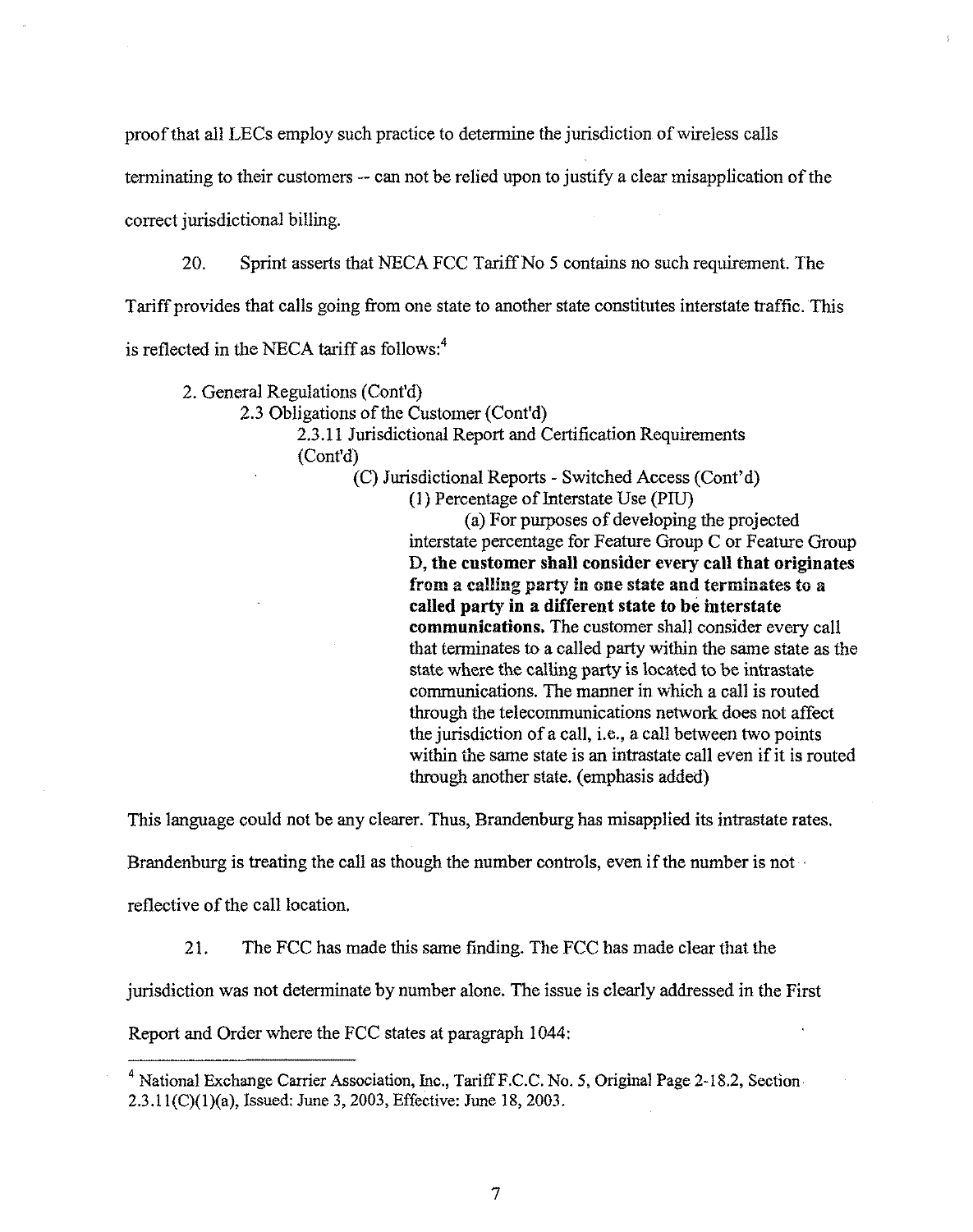1044. CMRS customers may travel from location to location during the course of a single call, which could make it difficult to determine the applicable transport and termination rate or access charge. We recognize that, using current technology, it may be difficult for CMRS providers to determine, in real time, which cell site a mobile customer is connected to, let alone the customer's specific geographic location. This could complicate the computation of traffic flows and the applicability of transport and termination rates, given that in certain cases, the geographic locations of the calling party and the called party determine whether a particular call should be compensated under transport and termination rates established by one state or another, or under interstate or intrastate access charges. We conclude, however, that it is not necessary for incumbent LECs and CMRS providers to be able to ascertain geographic locations when determining the rating for any particular call at the moment the call is connected. We conclude that parties may calculate overall compensation amounts by extrapolating from traffic studies and samples. For administrative convenience, the location of the initial cell site when a call begins shall be used as the determinant of the geographic location of the mobile customer. As an alternative, LECs and CMRS providers can use the point of interconnection between the two carriers at the beginning of the call to determine the location of the mobile caller or called party.<sup>5</sup>

The application of existing law to the issue raised in Sprint's Complaint requires a finding that a call that originates in one state and terminates in another is an interstate call for which interstate access charges should be assessed.

#### **CONCLUSION**

22, For the period covered by this complaint, i.e., the period beginning March 1, 2006 to the present, Brandenburg's unlawful charges amount to approximately \$926,250. This amount is based upon Sprint's PIU factor which appropriately accounts for the jurisdiction of wireless calls carried over Sprint's long distance network and delivered to Brandenburg for termination. Brandenburg has refused to apply Sprint's PIU factor because of its reliance upon the CPN/called number method for determining jurisdiction. Sprint requests that Commission find that Brandenburg is required to accept Sprint's PIU factor and adjust its access charges to

 $<sup>5</sup>$  Implementation of the Local Competition Provisions of the Telecommunications Act of 1996, CC Docket No. 96-</sup> 98, First Report and Order, 11 FCC Rcd 15499, 15680, para. 359 (1996) (Local Competition First Report and Order), aff'd in part and vacated in part sub nom., Competitive Telecommunications Ass'n v. FCC, 117 F.3d 1068 (8th Cir. 1997) and Iowa Utils. Bd. v. FCC, 120 F.3d 753 (8th Cir. 1997), affd in part and remanded,  $AT&Tv.$  Iowa Vtils. Bd., 1198. Ct. 721 (1999).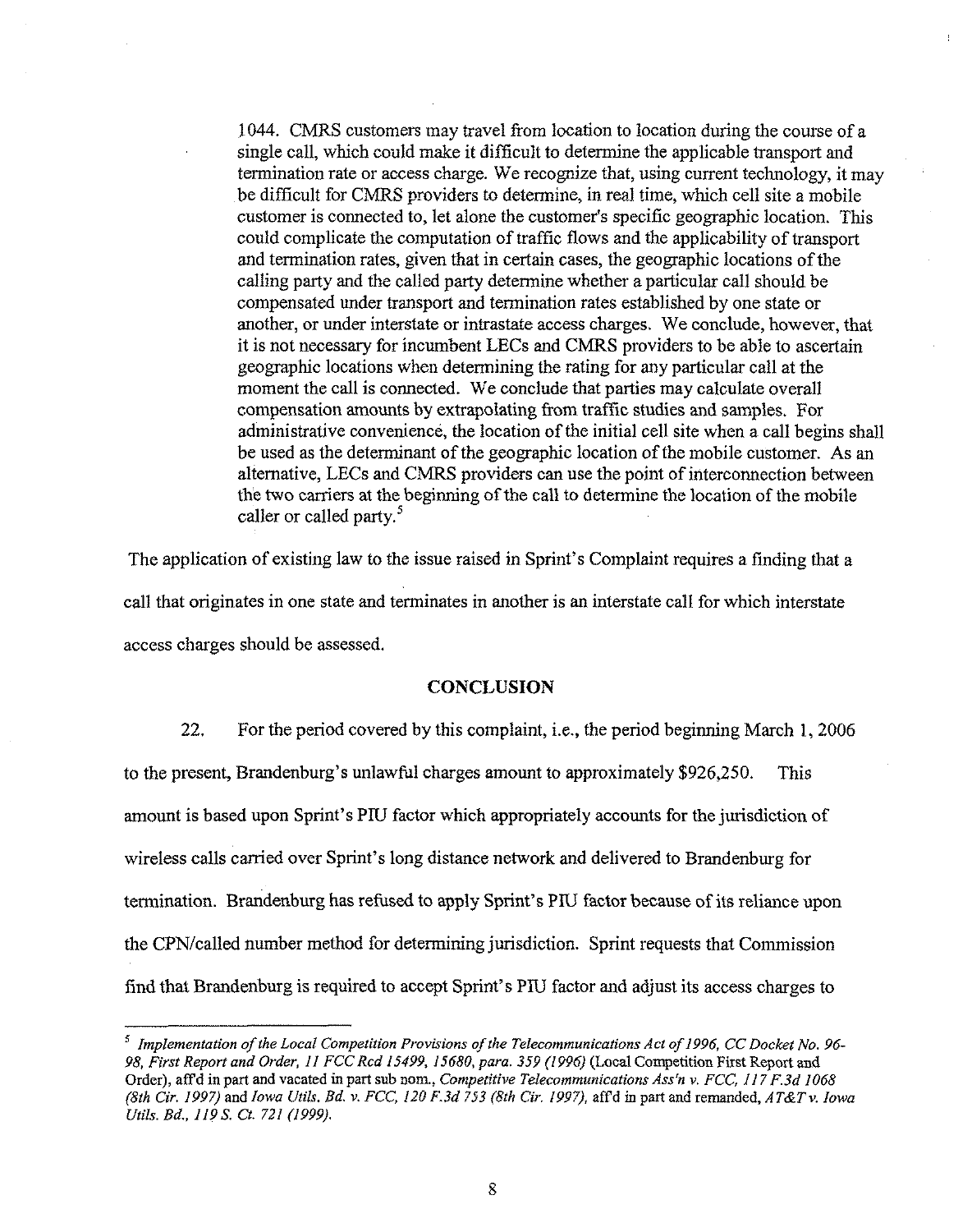Sprint accordingly.

WHEREFORE, Sprint requests that the Commission take the following actions:

l. Expedite its ruling in this matter in light of the substantial harm that Sprint faces from the impending threat of service termination by Brandenburg, and order Brandenburg to accept Sprint's PIU factor and adjust its access charges to Sprint accordingly;

2. Order Brandenburg to refrain from terminating services to Sprint and to refrain from making any further threats during the pendency of this Complaint;

3. Grant to Sprint such other and furlher relief as the Commission deems just and ptoper. Submitted this 10th day of April, 2008.

SPRINT COMMUNICATIONS COMPANY L. P.

us her

 $\mathcal{H}$ hn N. Hughes Attorney at Law 124 West Todd Street Frankfort, Kentucky 40601 (502) 227-7270 (o) (502) 875-7059 (fax)

Attorney for Sprint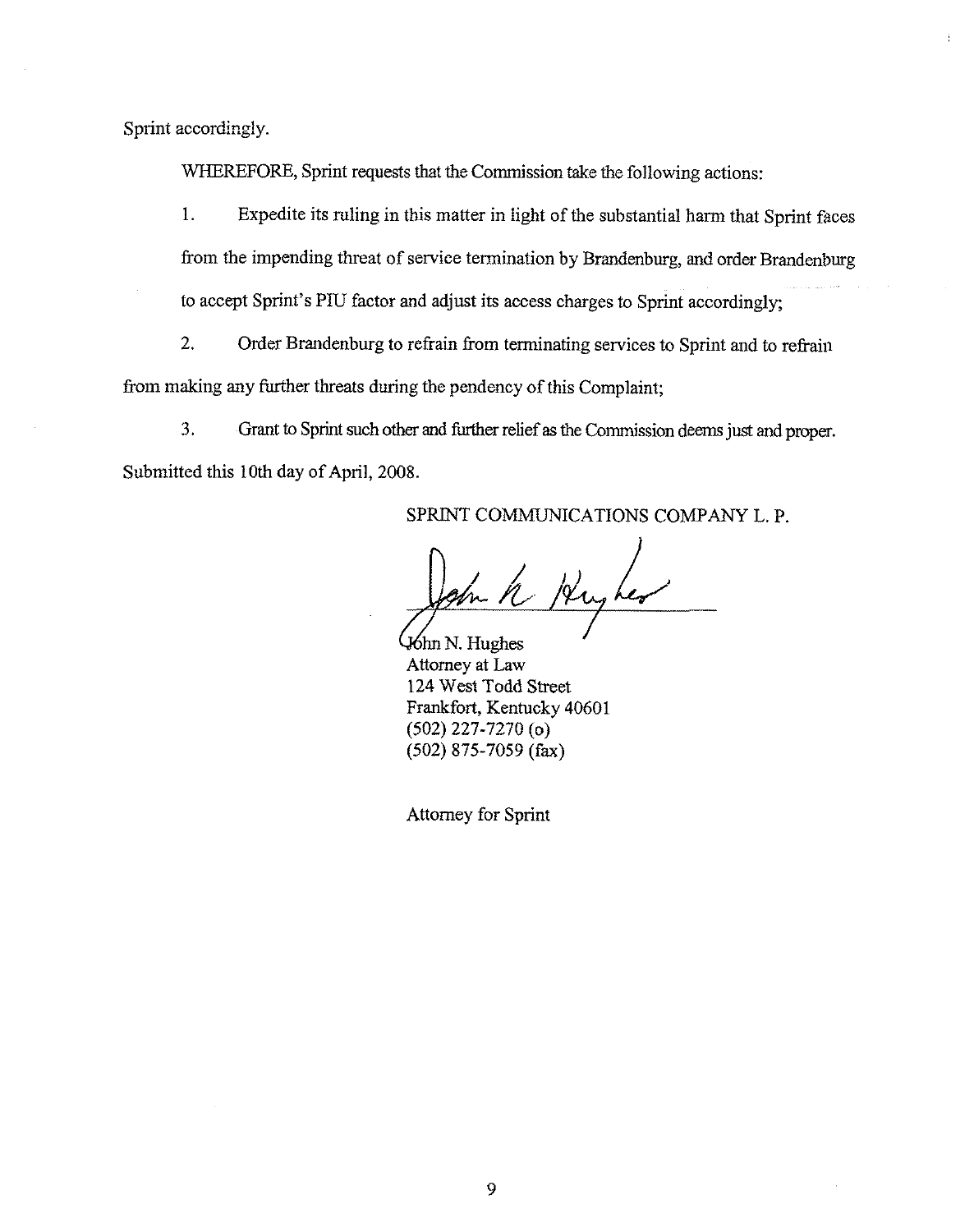#### BRANDENBURG TELEPHONE COMPANY

200 Telco Drive PO Box 599 Brandenburg, KY 40108 270-422-2121

# DISCONNECT NOTICE

March 28, 2008

Sprint Nextel % Teoco 12150 Monument Drive Suite 700 Fairfax, VA 22033

julie.a.walker@sprint.com

RE: Unpaid Invoices Accounts

ACCOUNT NO.:  $\blacksquare$ , and

Dear Ms. Walker:

The purpose of this letter is to inform you that Brandenburg Telephone Company ("Brandenburg") intends to terminate service to Sprint effective April 14, 2008 for failure to pay switched access charges properly billed in accordance with the methodology established in NECA Tariff No. 5.

Pursuant to State and/or Federal Tariffs applicable to the provision of access services by Brandenburg to your company, this letter is to notify you that your account is now delinquent and must be paid in full by the due date in this letter to avoid termination of service, A summary of past due amounts is included in the attachment to this letter.

#### Failure to pay all amounts owed in full on or before April 14, 2008 will result in service disconnection effective April 14, 2008. Amounts owed for unpaid balances total \$96,660.

In the event service is terminated for non-payment per this notice, additional charges including service re-establishment charges in addition to the payment of all pending charges will be required, Brandenburg may also require the payment of a deposit or other guarantee of payment as an ongoing condition of service.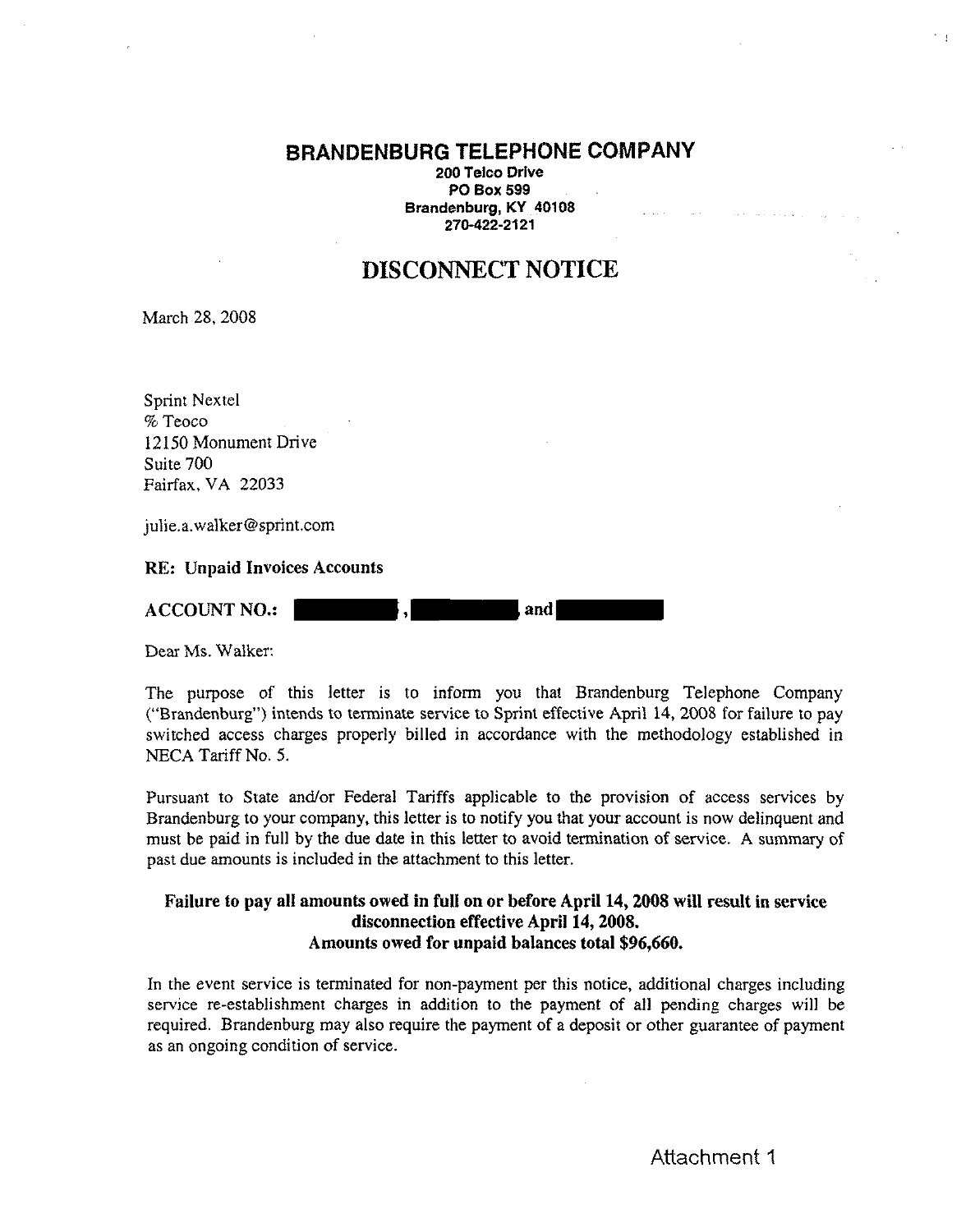Payment should be made to: Brandenburg Telephone Co.

P.O. Box 599 Brandenburg, KY 40108  $\tau=2$ 

The termination date of April 14, 2008 will not be affected by receipt of any subsequent bill from Brandenburg. You have the right to dispute the reasons for termination. Please call Andrea Prickett at 270-422-2121 or email her at andreaj@bbtel.com regarding payments on your delinquent accounts.

Sincerely,

approved a contract success of the con-

Randall Branley

Randall Bradley Controller

Attachment